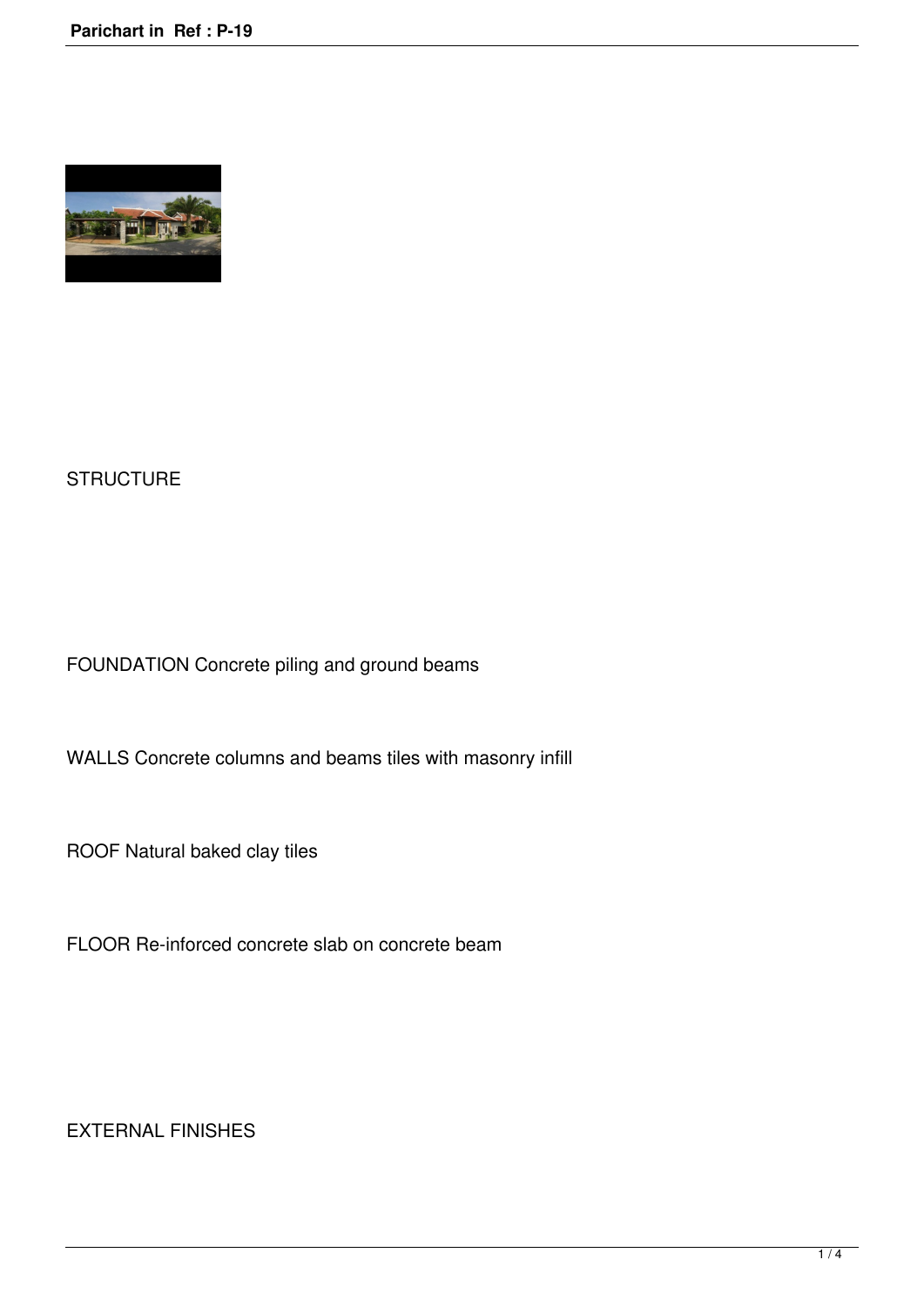WALLS Painted brick-cement rendered with feature sandstone

WINDOWS Natural stained treated frames

DOORS Natural stained treated hardwood

EXTERIOR TERRACES 30cm ceramic tiles with sand wash infill

SWIMMING POOL Glazed clay tiles

POOL DECK Sandstone tiles and sandwash surrounds

INTERIOR FINISHES

WALLS Painted cement rendered

CEILINGS Oak wood inset to gypsum board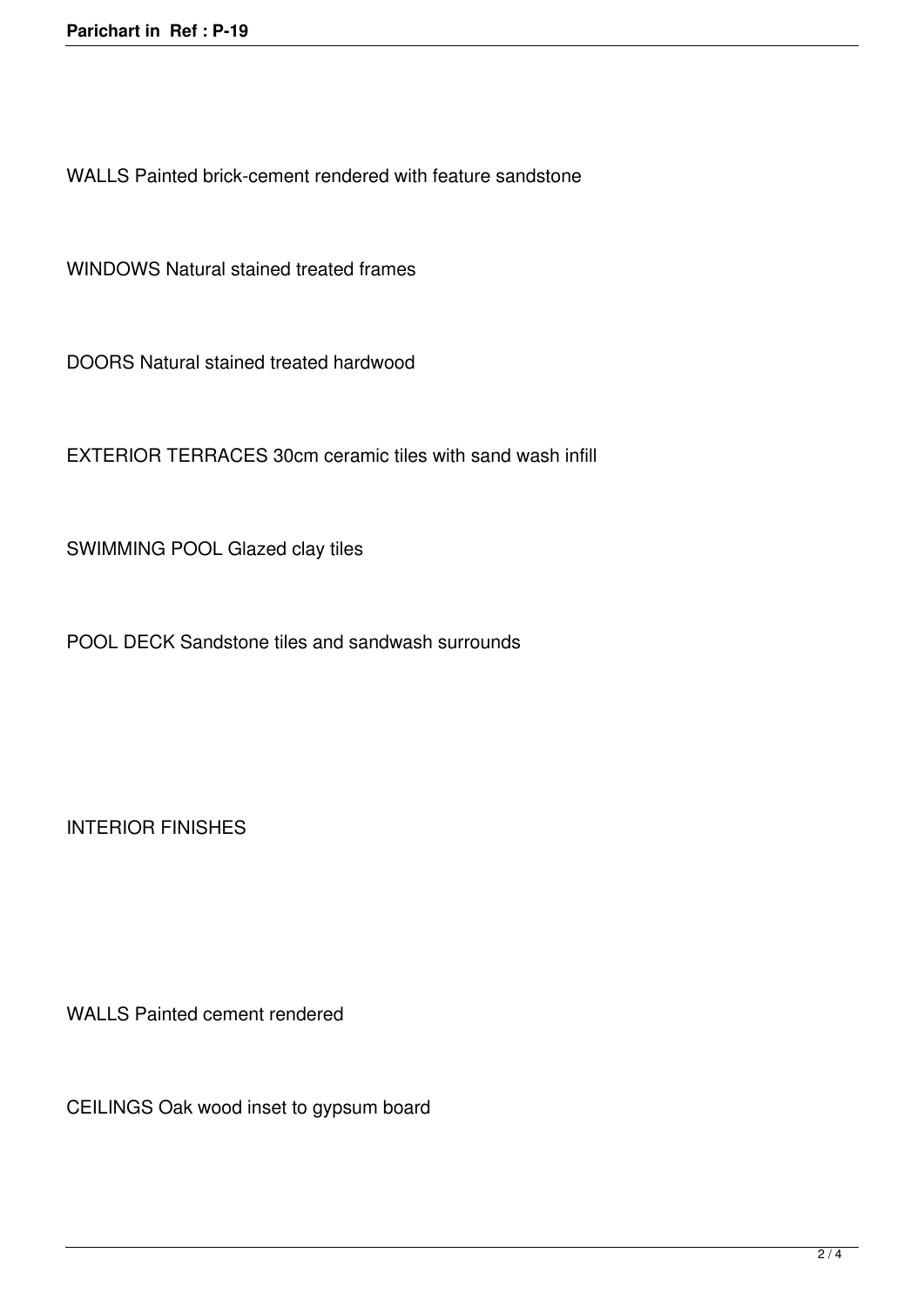FLOORS Polished timber in bedrooms and ceramic tiles in all wet areas

DOORS Hardwood doors in hardwood frames

KITCHEN CABINETS Quality laminated with granite tops

KITCHEN APPLIANCES Teka

BATHROOM Floor tiles, glazed wall tiles, Nahm/American Standard fittings

TELEPHONES Multiple lines available

WATER SYSTEM High pressure

AIR CONDITIONING Individual compressors or optional ducted system

Selling price : 18,200,000 **□** Charges : Consult us Fees : Consult us Condition : New Living space : 346 m² Land space : 708 m<sup>2</sup> Number of rooms : 3 Number of floors : 1 Number of bathrooms : 3 Number of toilets : 4